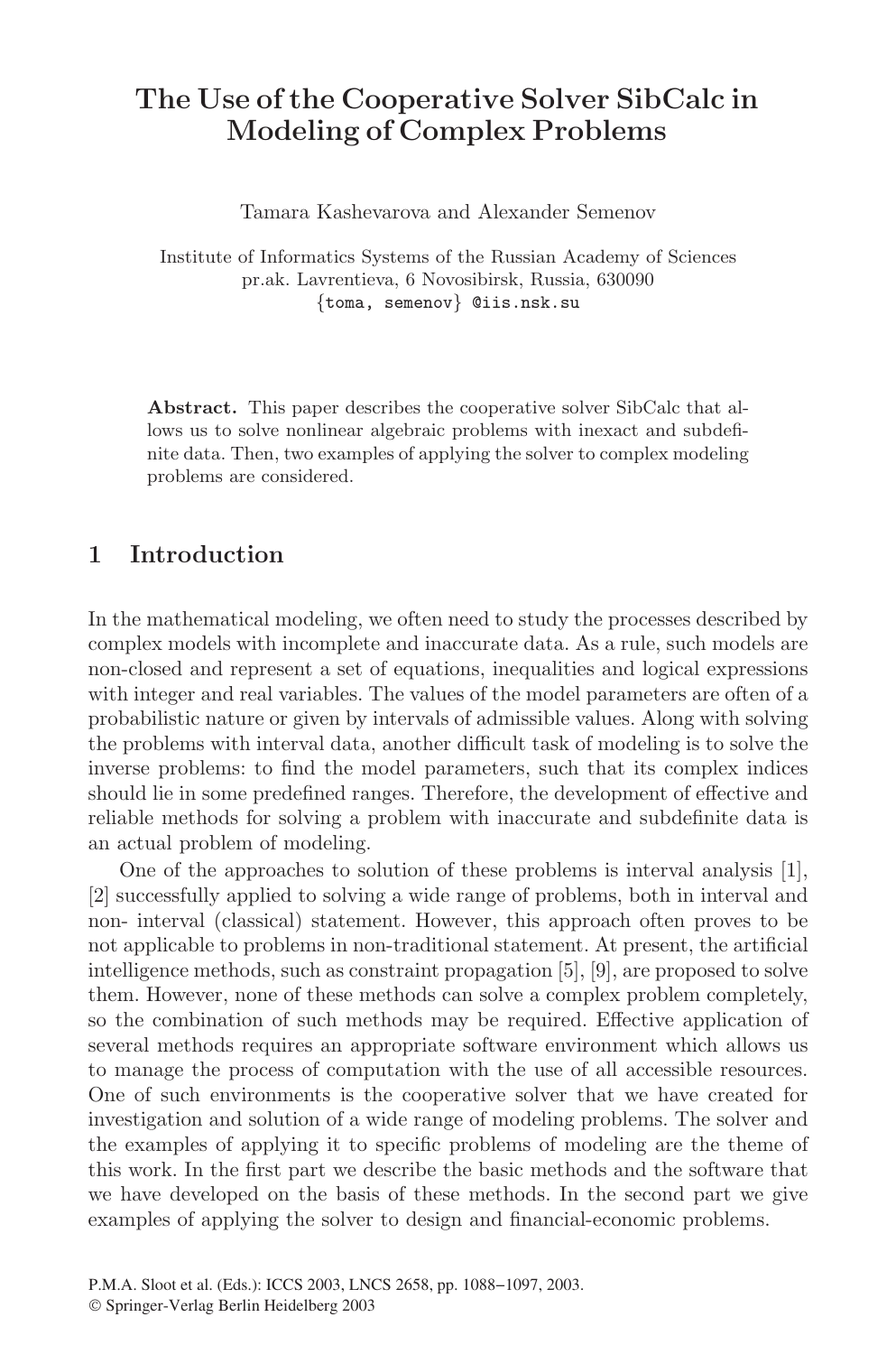### **2 The Cooperative Solver SibCalc**

The solver SibCalc [3], [7] is intended for solving the computational problems presented by the systems of algebraic equations and inequalities. Along with the problems in the "classical" statement (when the number of variables is equal to the number of equations), our solver makes it possible to solve arbitrary systems with the integer and real variables. Besides, it allows us to superpose additional conditions in the form of inequalities and logical relations. Another specific feature of SibCalc is its capability to work with inaccurate data given as intervals. Further we will describe some of the approaches used in the solver.

#### **2.1 Interval Mathematics**

The methods of interval mathematics that are now widely used possess a number of attractive properties, among which is the possibility to work with domains and to perform the guaranteed computations excluding loss of solutions and incorrect results caused by accumulation of roundoff errors. Let us give a review of the basic concepts and characteristics of interval mathematics. A finite connected subset of **R** denoted as  $I = [x_l, x_u]$ ,  $x_l \le x_u$ , is called a real interval.  $x_l$  and  $x<sub>u</sub>$  are called a lower and an upper boundary of the interval **I**, respectively. The interval which does not contain any element is called empty. We will dwell on the case of closed intervals only, thus considering that the boundaries belong to an interval. If the lower boundary is equal to the upper one, the interval contains only one number and is called degenerate. Let  $I_1$  and  $I_2$  be two intervals. We define an interval extension of the arithmetic operations *{*+*, −, ×, }* as follows:

$$
\mathbf{I}_1 \otimes \mathbf{I}_2 = \{ x = x_1 \otimes x_2 | x_1 \in \mathbf{I}_1, x_2 \in \mathbf{I}_2 \}, \ \ \otimes \in \{ +, -, \times, / \}.
$$

Note that for a nondegenerate interval **I**,  $\mathbf{I} - \mathbf{I} = [x_l - x_u, x_u - x_l] \neq [0, 0].$ 

It is possible to analogously determine the interval extensions of functions. Let the function  $f(x)$ ,  $x \in \mathbb{R}$ , be given. Then its interval extension will be  $\mathbf{F}(\mathbf{I}) = \{x = f(x)|x \in \mathbf{I}\}\$ The interval extension of functions is, in its essence, the two-sided evaluation of the set of their values. As a rule, to obtain this evaluation, we make use of the **natural interval extension**, when all arithmetic operations are substituted by their interval extensions, while the interval values built in a special manner are used for the elementary functions. Computation of the natural interval extension usually results in the too wide boundaries. More precise but also more labor-consuming algorithms are applied to eliminate this effect.

One may notice that if the divisor in the operation of division contains zero, it will give the indeterminate result, which may lead to a loss of solutions. It is possible to avoid indeterminacy by introduction of the **extended interval arithmetic**. In this arithmetic, the symbol  $\infty$  denoting "infinity" is introduced, and the intervals  $[-\infty, a]$  and  $[b, +\infty]$  denoting, respectively, all numbers smaller than *a* and all numbers larger than b are allowed. Then the interval  $[-\infty, +\infty]$ denotes the set of all real numbers and can be considered as the result of division with the divisor containing zero. Infinite intervals also make it possible to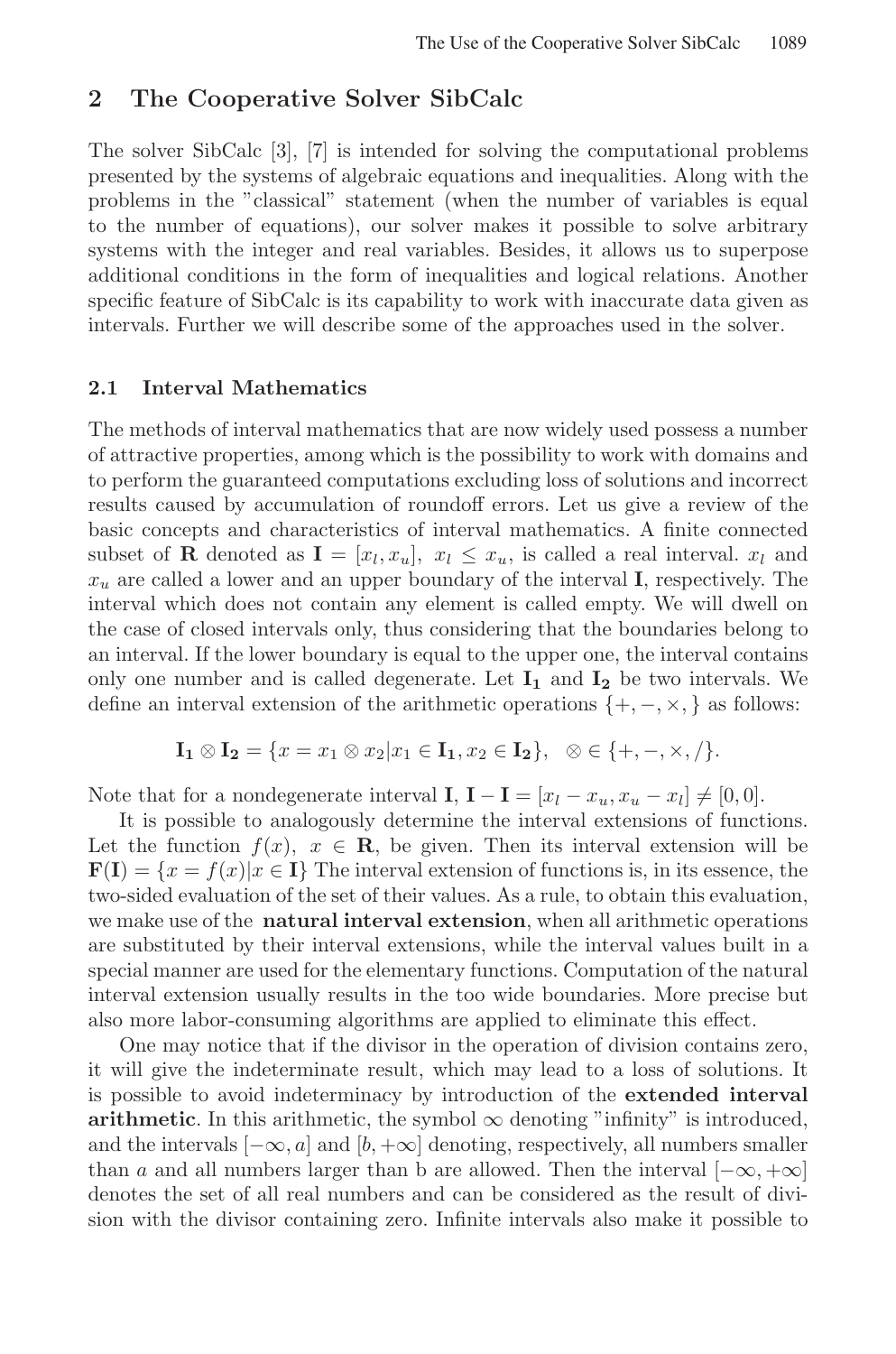construct interval extensions of functions with singular points and indefinite on some sets. Further on, only the extended interval arithmetic will be used.

Similar to the one-dimensional case, we can define multidimensional intervals (called interval vectors or boxes) and operations with them. A box is defined as a subset of  $\mathbb{R}^n$  and is determined by a Cartesian product of *n* one-dimensional intervals  $\mathbf{I}^n = [x_{l1}, x_{u1}] \times ... \times [x_{ln}, x_{un}].$ 

The basic purpose of interval mathematics is to guarantee computations. This means that the mathematical result of any operation should lie within the interval presenting the result of this operation over the interval operands. It is reached by means of directed roundings, which allow us to obtain the machinerepresented numbers greater or smaller than the result of machine operation (which generally can be not machine-represented). It is still more complicated to obtain the precise interval estimations of elementary functions, which are computed by expansion into a power series. Thus, to support interval computations, there is a need for effective implementation of the corresponding mathematical library, which ensures a precise and fast computation of the interval extensions of arithmetic operations and elementary functions.

The methods of interval mathematics allow us to effectively solve a number of problems, for example, the systems of nonlinear equations and the problems of global optimization [2]. In both cases, the interval version of Newton's algorithm is used. The algorithm makes it possible to find solutions in the form of boxes of the required width that contain the solution. Another extremely important property of this algorithm is its conclusiveness. The algorithm allows us to throw away domains which do not contain a solution (when intersection in the above formula gives an empty interval), as well as to prove that some domains contain solutions with guarantee; in some cases it proves that the solution is unique.

#### **2.2 The Constraint Propagation Methods**

Another approach, on which the computational part of the solver is based, is the constraint propagation. This technology, widely used for solving a broad class of problems, consists in rejection of domains that do not contain solutions a fortiori, and in a specially organized search in the remaining domains. Ideologically, this is close to the interval methods.

This approach was initially elaborated in the works on artificial intelligence for solving the problems over finite domains. The basic idea of the approach is establishment of local consistencies of various kinds. In the simplest case, only unary and binary relations connecting certain sets of variables are examined. The set of values of the variables belonging to a certain relation is called consistent, if the relation on this set of values is true. There are several forms of local consistencies (node-, arc-, path-, etc.), to obtain which the corresponding algorithms are proposed (for example,  $AC - 3$ ,  $AC - 4$ ,  $PC - 2$ ). These algorithms remove the values, which cause inconsistencies. Algorithms of this type are widely used in the problems of combinatory optimization, planning, scheduling, etc.

Another class of the constraint propagation methods is the algorithms over continuous domains. The intervals in these algorithms are considered as the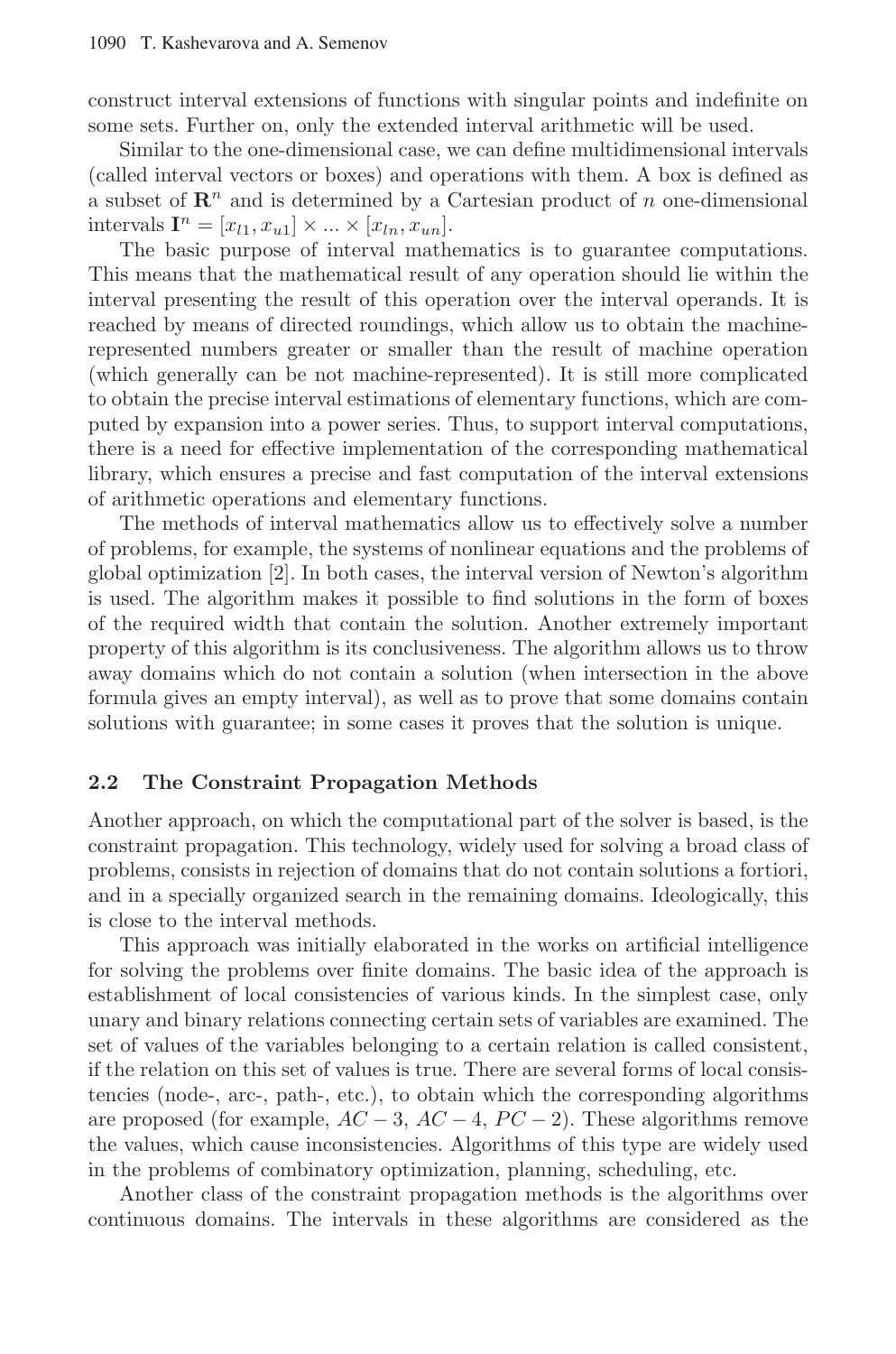domains of variables, and subintervals are removed during achieving local consistencies. Relations in the problems solved by this set of methods are equations and inequalities that are usually given as formulas or tables. In the constraint propagation methods on continuous domains, consistencies of special types box-consistency, hull-consistency, bound- consistency - are determined. Consistency of every type is obtained by means of various algorithms, all of which use the methods of interval mathematics. So, the Newton one-dimensional interval method is used to establish the box-consistency, while for hull-consistency a partition of complex relations into the primitive (unary or binary) ones is used [6]. The methods of obtaining the local consistencies generally give similar solutions, but for different systems they may differ in computation time and widths of the boxes obtained. Besides, box-consistency can be used for real variables only, while achievement of hull-consistency can be also used for integer variables (assuming that a library for integer intervals is available), as well as for the relations on the variables of different types.

Another important component of the constraint propagation methods is the search for solutions in the obtained domains of smaller sizes. As a rule, the algorithms on the basis of the depth-first search (e.g., multilevel bisection), as well as a combination of these algorithms with the algorithms of achieving of local consistencies, are used for these purposes. To solve optimization problems, the branch and bound method is widely applied, as well as its specialized versions, such as the branch and prune method, and the methods based on local searches.

#### **2.3 The Architecture and Capabilities of the Solver SibCalc**

It is known that a really complex problem, especially in modeling, cannot be completely solved by only one method. Based on this, we have developed a cooperative solver SibCalc, which includes various methods and contains means for cooperative solving of problems. By **cooperative solving** we mean joint solution of the parts of an initial problem by different methods, where each method can transfer the results of its computations to other methods.

The solver SibCalc has its input language to record models of any complexity and a set of methods to solve the problems. An initial model is recorded in the language of model description. Then a translator converts the model from this language into **the universal internal representation**, which is then used practically by all methods of the solver and serve as a means of communication between the methods. The universal internal representation is a tree-like structure that is stored in the memory and has a clearly specified program interface.

**The method library** is a dynamic library of independent components which are used to organize the process of computations. All methods of the library have a unique interface, that simplifies the development and application of new methods. In particular, the interface allows us to the initial data, to obtain results, to launch a method, etc. Each method has a set of specific attributes, by which it is identified in the library of methods, and a set of variable attributes to control the method operation. At present, our library includes: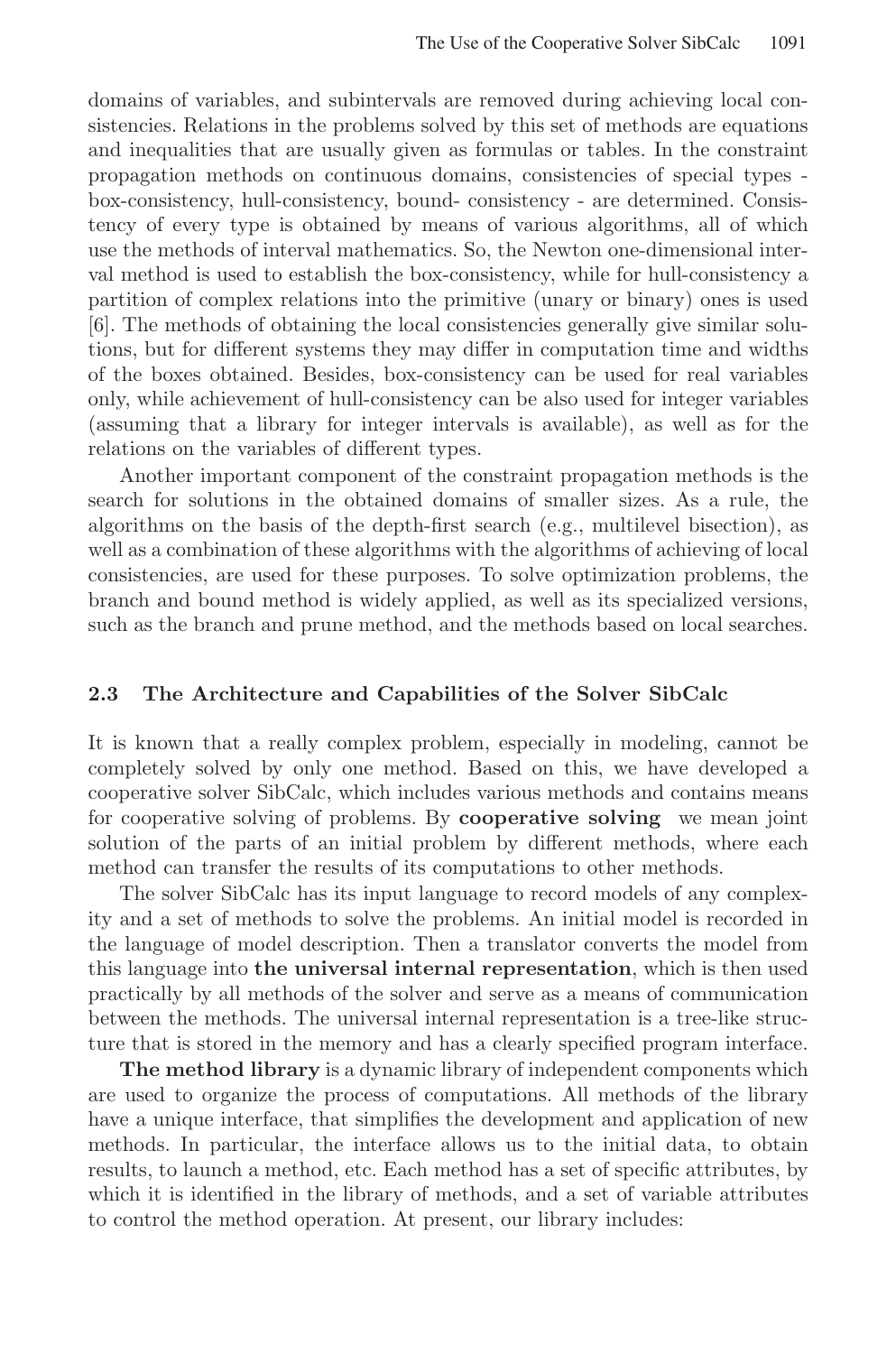- algorithms of constraint programming over finite domains;
- algorithms of interval constraint programming over continuous domains;
- the Newton interval method;
- methods of solving systems of interval linear equations;
- methods of linear programming (an interval version of interior point method);
- a large set of search methods over continuous and finite domains, in particular, modifications of the branch and bound method for different domains;
- specialized methods of solving problems of nonlinear optimization;
- automatic differentiation;
- other special methods.

It should be noted that many methods use the interval library [4], specially developed for the solver, which implements arithmetic operations and computation of the interval extensions of elementary functions efficiently and with a high accuracy. It also includes the integer interval library.

**Computation diagrams** are used to define the ways of cooperative solving of problems. A computation diagram describes which methods will be used to solve a problem and how they interact with each other. So, it completely determines how to solve the problem, as it contains information on the set of methods in use, the order of their calls, the mode of data exchange between the methods. Methods are connected by a **channel** through which the data and control commands are transmitted. Channels can encapsulate a net transport protocol that automatically allows us to transfer the solver to the distributed architecture without any need for adaptation of the methods themselves and the algorithms. Computation diagrams can be created by users to solve specific problems, and diagram libraries can be developed to solve certain classes of problems.

## **3 Solution of the Modeling Problems**

Let us consider application of the solver SibCalc to investigation and solution of problems that can appear in modeling. As mentioned before, SibCalc is a very powerful tool of work with complex non-closed models with inaccurate data, since it makes it possible not only to find the solutions, but also to perform qualitative research of the solution behavior. We consider application of SibCalc to two nonlinear mathematical models describing real-life problems.

### **3.1 The Problem of a Preliminary Design**

The first example is the problem of a preliminary design. The first stage of a complex product design is a preliminary design, when the fundamental characteristics of the product are determined. At this stage, the majority of the parameters are either unknown at all, or given by a range of admissible values, and selection of values of some parameters gives us the precise values of other parameters. Parameters of models can be real (weight, size), integer (the number of passengers or engines) or enumerated (body type, wings type). Such models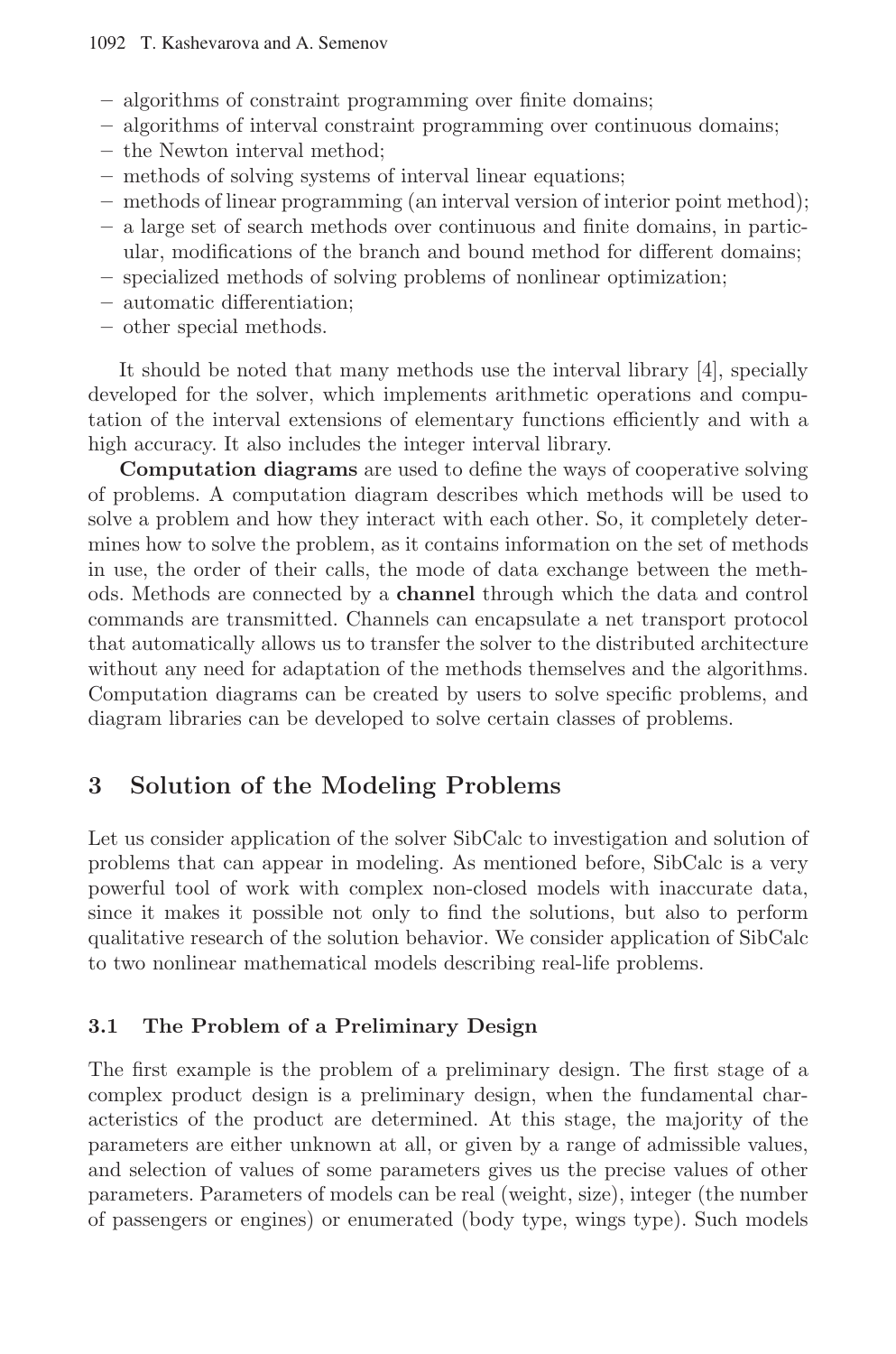are usually non-closed and may contain logical expressions determining dependencies between the parameters (for example, the number of engines depends on the kind of empennage). Solving such systems is a complicated process of sorting a large number of various combinations, with no guarantee that the solution obtained will be optimal. The use of constraint programming methods over finite and continuous domains enables us to solve such problems with a rather high efficiency. In this example, the solver SibCalc was applied to solve mathematical models used at the stage of preliminary design of aircrafts. These models are sets of linear and nonlinear equations and inequalities, which describe the dependencies between different global parameters of the aircraft (takeoff weight, fuselage type, the number of wings, the number of pilots). The variables forming the models are of integer, real and logical types, the number of variables being not equal to the number of relations in the system. Below we give some relations of one model in the SibCalc input language (variables starting with I and N are integer, the others are real; the sign  $" \rightarrow "$  indicates implication):

```
IE = 0 \rightarrow ST = SR * (2.5 + 0.5 * NM) and ND = 1 and SD = 0.13 SRand SE = 0 and SX = 0.7 * SR and vLX = vLR;
IE = 1 -> QV = 215*(SX^1.5) / (vLX<sup>o</sup>0.5) * EL /100 and EV = 0.3 ;
CA = 3 * (vLF * (SS - SO) - 2 * VN) / (vLF ^ 3);vLF 2 = (2 * AM - SO - SS) / EF * 100;
vMC * vLX * SR * EL < 0; NM * PT > 0;
WVOIL = 1.15*SX*((15 + 0.15*SX)*(vMC * vLX/(SR*50*EL))^(2/3)+ 8);WDER = ND * (27.5 * SD + 1.3 * SD ^ 2);
NS < 2 -> WSNA = 600 + 200 * NS ;
NS \ge 2 \implies W S N A = 400 + 300 * NS;
```
The whole model contains 55 variable and 38 significant equations, thus having 17 degrees of freedom. The system is not partitionable, i.e. it is not possible to single out any group of equations with all variables being local but the system is weakly coupled. So, 19 variables occur only once, 12 variables occur only twice. As a rule, such subdefinite systems have infinite number of solutions; therefore it is usually necessary to find any first solution, else the problem of studying the system and finding the solutions with the required properties is posed. For example, it is required to find a solution, where some variables take the minimum values (e.g., takeoff weight), and other variables take the maximum values (e.g., quantity of passengers). To solve the second problem (the result can be also considered as the solution to the first problem), we have worked out a special methodology of localization of certain solutions, based on a combination of methods of constraint propagation and bisection. The dominant role in this methodology belongs to the strategy of selecting the sequence of variables in the algorithm of bisection, which ensures a reasonable compromise between the computation speed and the complexity of the selection algorithm. This strategy is based on the analysis of the systems for connectedness and on estimation of the speed of constraint propagation by the variables of the system. To determine connectedness of the system, the matrix of connectedness is created and formal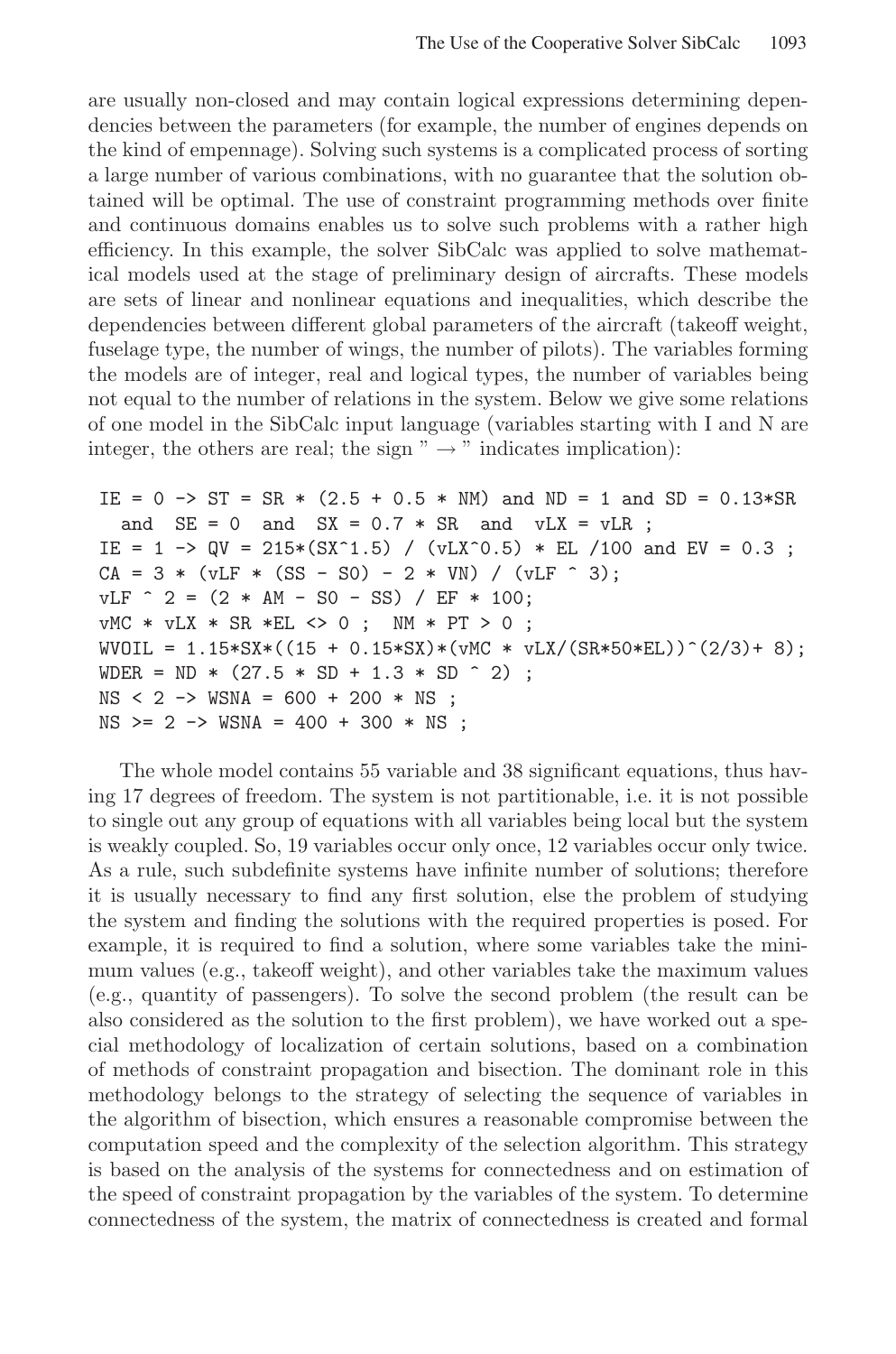subsystems are separated on the basis of the matrix. The variables which ensure faster constraint propagation are found after partition into subsystems, with global variables (included into more than one subsystem) being chosen first. Local variables (included into the given subsystem only) are additionally analyzed. The speed of change of interval solution for each variable is used to evaluate the speed of constraint propagation. As a result of this methodology, the system was decomposed into 3 submodels; after analysis of these submodels, a sequence of variables in the bisection algorithm was chosen. However, even after analysis of the system and selection of a "good" sequence of the selection of variables, much time is required for finding at least one solution in the case of the large number of degrees of freedom. To decrease the search time, we can fix the values of some variables and trace the solution behavior depending on the selected values. The question arises: how many variables, and which specifically, is it possible and necessary to assign in order to obtain the solution in a reasonable time. Since our model is described by a system of nonlinear algebraic equations, it is quite difficult to find out which variables are better to be considered as free. One of the approaches is to use the obtained partition of the model into subsystems and to analyze them for linearity and locality of variables. Based on such analysis, we have obtained that, to find the solution, it is sufficient to fix only six variables. Experiments have proved correctness of our approach, since with its help we were able to find required solutions in several seconds, while the solution of the system in its initial form gave no results after 72 hours of computations.

### **3.2 A Federal-Level Model of Materials and Finance**

The federal-level model of materials and finance developed by a Russian economist V. Suslov [8] is studied in this paragraph. This material-financial model containing more than 350 nonlinear algebraic equations and inequalities and more than 320 variables considers inter-subject connections along all the main channels of movement of the material and financial resources: production and consumption of commodities and services, remuneration, for labor, taxes, state financing, etc. Various parameters and norms are used in modelling: indices of physical volume and indices of prices, materials consumption, funds consumption and labor expense, norms of reserves, tax rates, exchange rates, etc. This model is aimed at solving the problems of estimation and short-term forecast for financial-andeconomic situation. This situation is represented in the model by a rather general closed system of macro-level indicators with respect to 7 sectors of economy:

- export-oriented sector
- production of other commodities
- distribution sector
- nonmaterial services to the population
- banking and finance
- government (including law enforcement and defense)
- population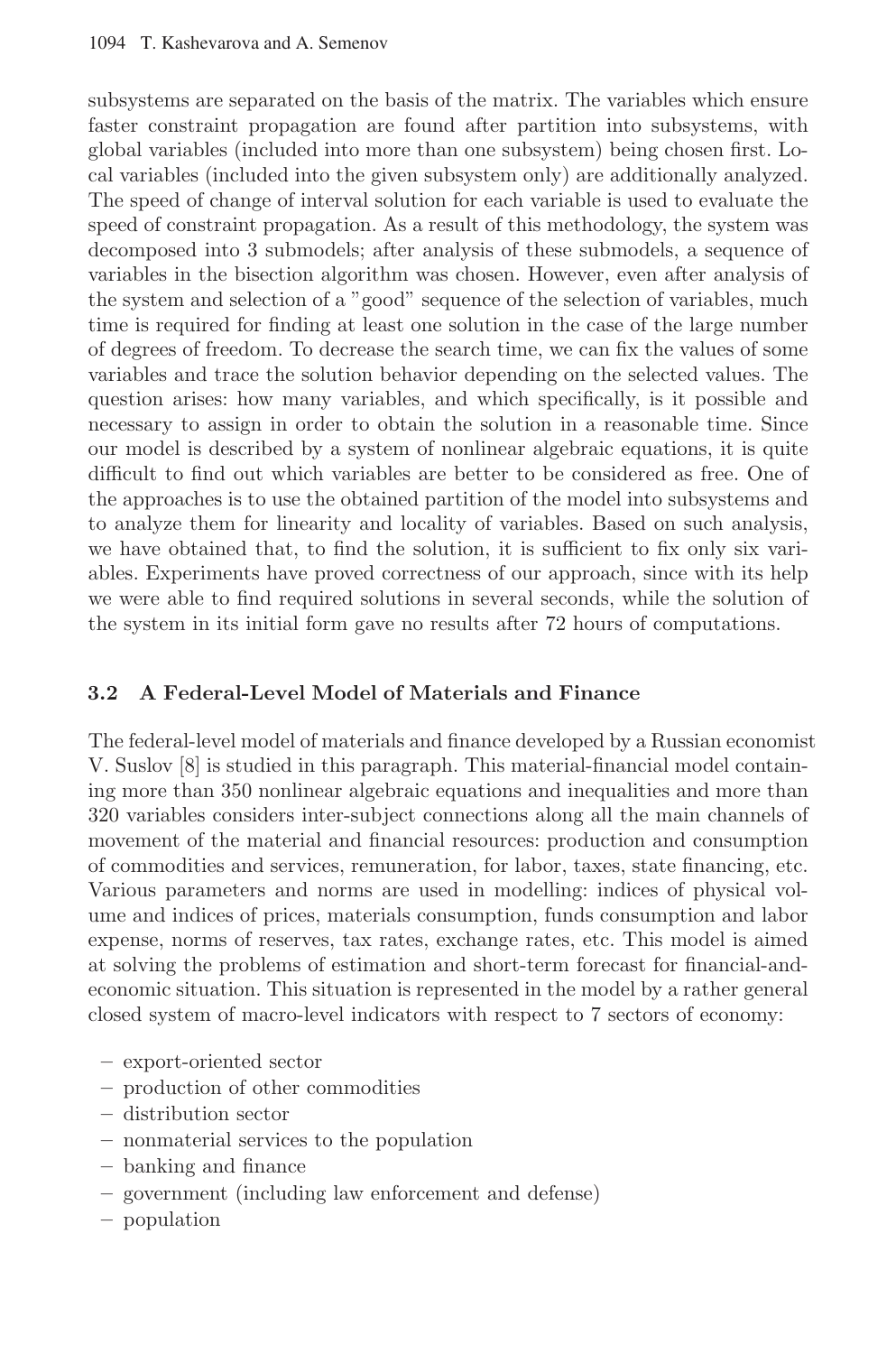| <b>SibCalc</b>                                                                                                                                                                                                                                                                                                                                                                                                                                                                                                                                                                                                                                                                                                                                                                                                                                                                               | $  D $ $\times$ $ $                                                                                                                                                                                                                                                                                                                                                                                                                                                                                                                                                                                                            |  |  |  |  |
|----------------------------------------------------------------------------------------------------------------------------------------------------------------------------------------------------------------------------------------------------------------------------------------------------------------------------------------------------------------------------------------------------------------------------------------------------------------------------------------------------------------------------------------------------------------------------------------------------------------------------------------------------------------------------------------------------------------------------------------------------------------------------------------------------------------------------------------------------------------------------------------------|--------------------------------------------------------------------------------------------------------------------------------------------------------------------------------------------------------------------------------------------------------------------------------------------------------------------------------------------------------------------------------------------------------------------------------------------------------------------------------------------------------------------------------------------------------------------------------------------------------------------------------|--|--|--|--|
| File Edit Modules Solve Window<br>Help                                                                                                                                                                                                                                                                                                                                                                                                                                                                                                                                                                                                                                                                                                                                                                                                                                                       |                                                                                                                                                                                                                                                                                                                                                                                                                                                                                                                                                                                                                                |  |  |  |  |
| □ ゴ ゴ 日   い ぶ 亀 竜   卓 수 タ が                                                                                                                                                                                                                                                                                                                                                                                                                                                                                                                                                                                                                                                                                                                                                                                                                                                                  |                                                                                                                                                                                                                                                                                                                                                                                                                                                                                                                                                                                                                                |  |  |  |  |
| RootWindow<br><b>El economy.slv</b><br>白 ■ ellipse.slv<br>( mkU t+(1- mkU t)*(1-vkU t)))*(1- mkU t))* KU t)/<br>⊟ ਇ⊶ UirTree0<br>ckU t)*(1- mkU t))/(1- mkU t));<br>— ဦး• Start Domair<br>KU s= KU t*(1-vkU t)+YUd t;<br>— ਇ∞uin1<br>KU ts= mkU t* KU t+(1- mkU t)* KU s;<br>白- 圖 economy.slv<br>ikU_s=(_ikU_t*_KU_t-ckU_t*_KU_ts+YU_t)/_KU_s;<br>⊟ ી⊁• UirTree1<br>YU t=YUd t+YUr t;<br>YUr t=hkU t*rkU t* KU ts:<br><b>Les</b> solution<br>KR ts= KE ts+ KI ts+ KO ts+ KU ts;<br>YFd t=max(0,(bF t* KR ts-( ikF t* mkF t+( ikF t+(hkF  <br>( mkF t+(1- mkF t)*(1-vkF t)))*(1- mkF t))* KF t)/(1<br>ckF_t)*(1- mkF_t))/(1- mkF_t));<br>KF s= KF t*(1-vkF t)+YFd t<br>KF_ts=_mkF_t*_KF_t+(1-_mkF_t)*_KF_s;<br>ikF s=(ikF t* KF t-ckF t* KF ts+YF t)/ KF s;<br>YF_t=YFd_t+YFr_t;<br>YFr t=hkF t*rkF t* KF ts;<br>YGd t=max(0,(bG t* KR ts-( ikG t* mkG t+( ikG t+(hk)<br>$\blacktriangleleft$ | <b>S</b> solution<br>real YUd t = [4.164, 4.164]<br>real YUr_t = [5.41, 5.41]<br>real $Y_t = [86.17, 519.791]$<br>real $1t = 150$<br>real KE s = [324.3, 410.39]<br>real $KE_t = 345$<br>real KE ts = [336.7199, 371.158]<br>real KF s = [53.099, 76.877]<br>real KF t = [53, 53]<br>real KF ts = [53,0396, 62,55]<br>real KG s = [295.270, 413.797]<br>real $KG$ $t = 307$<br>real KG ts = [302.308, 349.7189]<br>real KI s = [487.68, 916.756]<br>real KI t = [508, 508]<br>real KI ts = [499.871, 671.502]<br>real KN s = [299.9999, 300.0]<br>real $KN$ ts = 300.0<br>real KO s = [208.55, 288.371]<br>real $KO$ $t = 215$ |  |  |  |  |
| $\left  \cdot \right $<br>$\left  \cdot \right $<br>$\blacktriangleright$                                                                                                                                                                                                                                                                                                                                                                                                                                                                                                                                                                                                                                                                                                                                                                                                                    |                                                                                                                                                                                                                                                                                                                                                                                                                                                                                                                                                                                                                                |  |  |  |  |
| Console<br>Process #0. Solving model 'Start Domain' with method 'CP'<br>Process #0 ended successfully, CPU time: 0.0601954<br>Process #1. Solving model 'Start Domain' with method 'CP'                                                                                                                                                                                                                                                                                                                                                                                                                                                                                                                                                                                                                                                                                                      |                                                                                                                                                                                                                                                                                                                                                                                                                                                                                                                                                                                                                                |  |  |  |  |

**Fig. 1.** The federal-level model in the SibCalc environment

Fig. 1 demonstrates a part of the model with its solutions in the SibCalc environment. In its purpose, the model is of a universal character and can be used for solving various problems, from traditional analysis of the structure and dynamics of "material" economy to investigation of the problems currently actual, such as inflation, budget deficit, tax rates, exchange rates, etc. The results of calculations enable us to reveal cause-effect dependencies between the financial and real indices, for instance, between the rates of rise in the prices, income of population, money supply, deposit and credit investments; between the indices of the financial state of the subjects of economy, of market conditions and the volumes of production and consumption. For many parameters of the model, only the limits of admissible values or economic evaluations can be determined, but not their precise values. Nonlinearity of the model and interval character of the parameters make it difficult to apply the classical computational methods to investigation of this model. At the same time, the interval approach gives us a possibility to find the optimal solutions with the model control parameters not completely defined. Application of the solver SibCalc makes it possible not only to solve traditional direct problems, but successfully perform computations for the reverse statement, e.g., to determine the indices of internal prices on the basis of different norms of the financial state of the subjects of economy and, first of all, their credit debts. Besides, with the help of the algorithms used in SibCalc, it is possible to formulate and to solve optimization problems.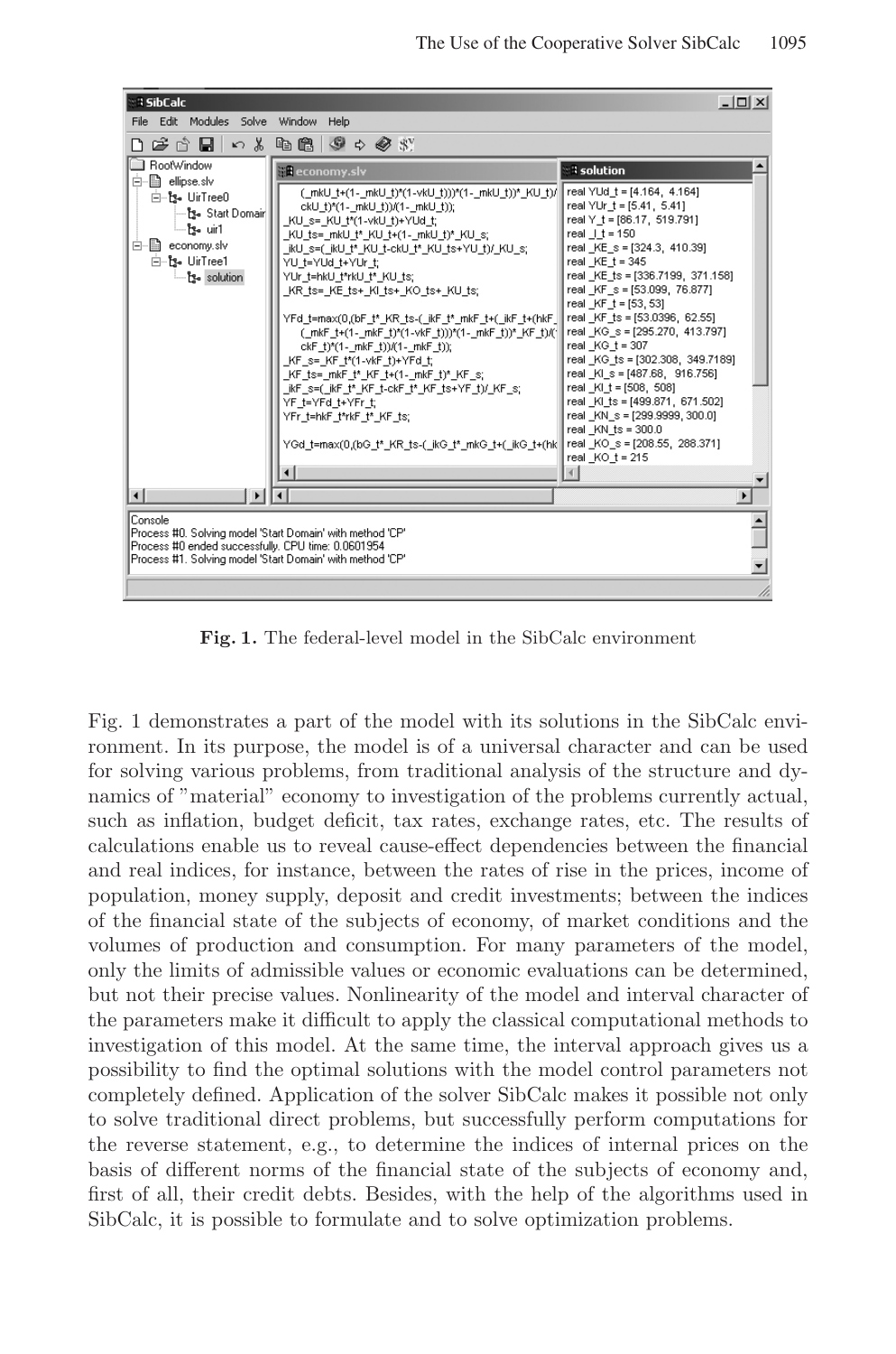#### **3.3 Numerical Experiment**

Let us perform one-year calculations for the economic model. For two levels of import (It = 180 and It = 150), we observe the levels of the budget deficit (def), unemployment (hNb), savings (sber) and profitability in the export-oriented sector (rentE), banking and finance (rentF) and in the government sector (rentG), depending on the minimal or maximal total amount of capital investment (Y). The calculation results are given in table 1.

|        | It $= 150$ |         | It $= 180$                     |         |
|--------|------------|---------|--------------------------------|---------|
|        |            | 2       |                                | 2       |
|        |            |         |                                |         |
| Y      |            |         | 86.1743 97.0288 86.1743 127.27 |         |
| $\det$ | 36.94      | 30.93   | 48.52                          | 27.97   |
| rentG  | 51.49      | 50.21   | 56.63                          | 50.49   |
| sher   | $-14.39$   | $-7.51$ | $-27.49$                       | $-2.56$ |
| rentF  | 196.30     | 214.69  | 175.94                         | 234.93  |
| rentE  | 18.13      | $-2.64$ | 10.10                          | 10.60   |
| sber   | 28.58      | 30.51   | 23.97                          | 31.46   |
| hNb    | 11.69      | 6.09    | 25.87                          | 4.67    |

**Table 1.** One-year results for eight parameters

In the table, column 1 presents the solution obtained for the minimal possible capital investment, and column 2 presents the solution obtained for the maximal possible capital investment. Based on the data presented in the table, we can draw the conclusions that give us the qualitative picture. With maximal total capital investment, import has no significant effect on the basic economic characteristics. However, the situation drastically changes if total capital investment is minimal. Thus, with increasing import, budget deficit is growing, savings are falling, and unemployment rate is jumping (more than twice). Furthermore, profitability in banking and finance declines and only profitability in the export sector is slightly growing (by 4%). Thus, computations with this economic model show that, with minimal capital investments, increase in import volume is destructive for the economy of the country. Application of a combination of SibCalc methods also allows us to conduct forecast computations with subdefinite data. Let us give the results of calculations according to this model, when the values of some indices are in ranges. Let the volume of production (production exportoriented sector) in the export-oriented sector vary from 200 to 300 (XE=[200, 300]), the total volume of investments vary from 86 to 90, with variations in the export sphere from 72 to 72.5, and net capital inflow (A) taking values of the interval [52690, 55090 ]. The computations show that in this case the volumes in the net capital inflow  $(A)$ , non-material services  $(XU)$  and other production sectors (XI) will be:  $X = [105.9, 106.3]$ ,  $XU = [100, 100]$ ,  $XI = [659.6, 660.2]$ .